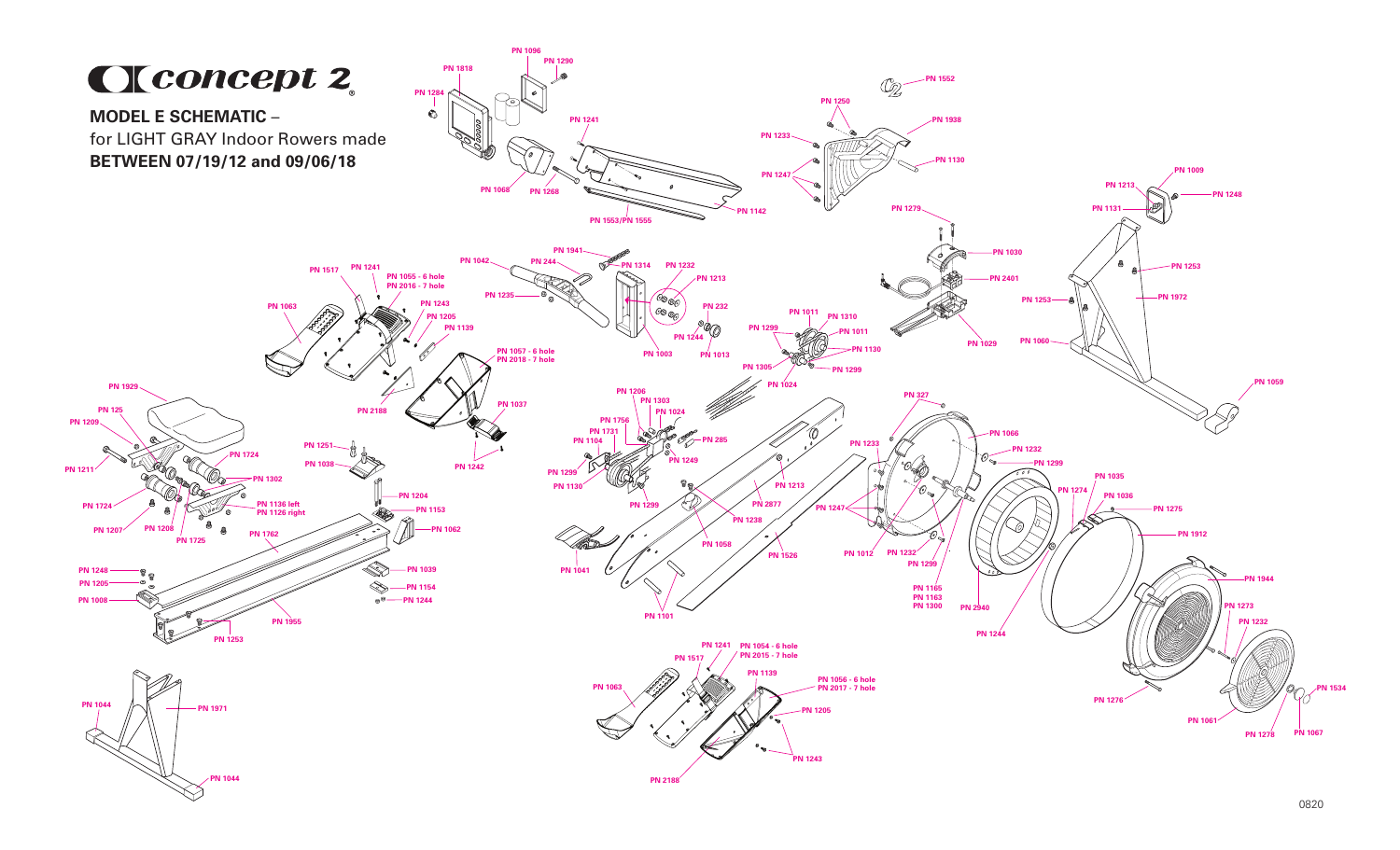| <b>PN</b>    | Description                                               | <b>PN</b> | Des             |
|--------------|-----------------------------------------------------------|-----------|-----------------|
| 125          | WASHER 3/8                                                | 1211      | <b>SCR</b>      |
| 232          | <b>R8 BEARING</b>                                         | 1213      | 1/4             |
| 244          | U BOLT                                                    | 1231      | <b>SCR</b>      |
| 285          | CHAIN CONNECTOR SMALL                                     | 1232      | <b>FEN</b>      |
| 327          | <b>NUT #10 SS</b>                                         | 1233      | <b>HSB</b>      |
| 1003         | <b>CHAIN GUIDE</b>                                        | 1235      | <b>NUT</b>      |
| 1008         | <b>REAR BUMPER</b>                                        | 1238      | SOC             |
| 1009         | <b>END CAP</b>                                            | 1241      | 10 <sub>2</sub> |
| 1011         | <b>SHOCK CORD PULLEY</b>                                  | 1242      | 10 <sub>2</sub> |
| 1012         | 17MM BEARING RUBBER CUP                                   | 1243      | 1/4             |
| 1013         | <b>R8 BEARING CUP</b>                                     | 1244      | 3/8             |
| 1024         | CHAIN IDLER PULLEY                                        | 1247      | 1/4             |
| 1029         | <b>GENERATOR BASE</b>                                     | 1248      | <b>SCR</b>      |
| 1030         | <b>GENERATOR COVER</b>                                    | 1249      | <b>NUT</b>      |
| 1035         | PERF CONNECTOR SCREW SIDE                                 | 1250      | 1/4             |
| 1036         | PERF CONNECTOR NUT SIDE                                   | 1251      | POL             |
| 1037         | <b>COMPRESSION MEMBER</b>                                 | 1253      | <b>SCR</b>      |
| 1038         | UPPER HANGER PLASTIC                                      | 1268      | <b>HCS</b>      |
| 1039         | LOWER HANGER PLASTIC                                      | 1273      | <b>DAN</b>      |
| 1041         | <b>MOUSE</b>                                              | 1274      | <b>PAN</b>      |
| 1042         | <b>HANDLE</b>                                             | 1275      | #6 N            |
| 1044         | <b>REAR FOOT D/E</b>                                      | 1276      | FLY\            |
| 1054         | FOOT STRETCHER COVER RIGHT - 6 SCREW HOLES                | 1278      | <b>WA</b>       |
| 1055         | FOOT STRETCHER COVER LEFT - 6 SCREW HOLES                 | 1279      | #8 F            |
| 1056         | BELLY RIGHT FOOT STRETCHER - 6 SCREW HOLES                | 1284      | <b>KNC</b>      |
| 1057         | BELLY LEFT FOOT STRETCHER - 6 SCREW HOLES                 | 1290      | <b>THU</b>      |
| 1058         | HANDLE HOOK MODEL D2/E                                    | 1299      | 6 LC            |
| 1059         | <b>FOOTCASTER RIGHT</b>                                   | 1300      | <b>BEA</b>      |
| 1060         | FOOTCASTER LEFT                                           | 1302      | <b>SEA</b>      |
| 1061         | DAMPER D2 / E                                             | 1303      | <b>TRA</b>      |
| 1062         | MONORAIL BOLT SUPPORT                                     | 1305      | <b>IDLE</b>     |
| 1063         | FLEXFOOT GREY D/E                                         | 1310      | SC R            |
| 1066         | FLYWHEEL COVER BACK E                                     | 1314      | SWI             |
| 1067         | HUB CAP MODEL D2 / E                                      | 1456      | <b>BAT</b>      |
| 1068         | <b>MONITOR MOUNT</b>                                      | 1493      | PM <sub>2</sub> |
|              | <b>BATTERY DOOR PM5</b>                                   | 1517      | FOC             |
| 1096         | HANGER SHAFT THREADED                                     | 1526      | <b>RET</b>      |
| 1101         | <b>SCAM</b>                                               | 1534      | LAB             |
| 1104         |                                                           | 1552      | C2 <sub>1</sub> |
| 1130<br>1131 | AXLE SHOCK CORD/CHAIN IDLER PULLEY<br><b>END CAP HOOK</b> | 1553      | E M             |
|              | SEAT CARRIAGE RIGHT - BLACK                               | 1555      | E M             |
| 1126         |                                                           | 1724      | <b>TOP</b>      |
| 1136<br>1139 | SEAT CARRIAGE LEFT - BLACK<br><b>REINFORCING BRACKET</b>  | 1725      | <b>BOT</b>      |
|              |                                                           | 1731      | <b>SHC</b>      |
| 1142         | MONITOR ARM MODEL E                                       | 1756      | <b>TRA</b>      |
| 1153         | UPPER DIE CAST HANGER                                     | 1762      | <b>TRA</b>      |
| 1154         | LOWER DIE CAST HANGER                                     | 1810      | LOG             |
| 1163         | <b>SPROCKET</b>                                           | 1818      | <b>PM</b>       |
| 1165         | AXLE                                                      | 1876      | PM4             |
| 1971         | REAR LEG WITH FEET                                        | 1912      | <b>OUT</b>      |
| 1204         | SCREW 3/8 - 16 X 5.5 ZP GR5                               | 1929      | <b>SEA</b>      |
| 1205         | <b>LOCK WASHERS</b>                                       | 1938      | CHA             |
| 1206         | TRAVELING PULLEY SCREWS                                   | 1941      | <b>NICI</b>     |
| 1207         | SCREW SL HWMS 10/24 X 1/2 PATCH                           | 1944      | <b>FAN</b>      |
| 1208         | SCREW 3/8 - 16 X 1.25 LOW PROFILE SH                      |           |                 |
| 1209         | NUT 3/8 - 16 BC NYLOCK                                    | 1955      | <b>MOI</b>      |

| PN   | Description                                          |
|------|------------------------------------------------------|
| 1211 | SCREW 3/8 - 16 X 4.5 BC                              |
| 1213 | 1/4 20 NUT                                           |
| 1231 | SCREW 1/4 - 20 X 1/2 SS BUTTONHEAD PATCH C/D/E       |
| 1232 | <b>FENDER WASHER</b>                                 |
| 1233 | HSBH 1/4 X 20 X 1 SS UNPATCHED                       |
| 1235 | NUT 1/4 - 20 NYLOCK SS                               |
| 1238 | SOCKET SCREW 1/4-20 X 3/8                            |
| 1241 | 10 X 1/2 TFS SCREW                                   |
| 1242 | 10 X 3/4 TFS SCREW                                   |
| 1243 | 1/4 - 20 X 5/8 HCS GR .5 ZP                          |
| 1244 | 3/8 - 16 ZP NYLOCK ZINC                              |
| 1247 | 1/4 20 X 1 SS BUTTON PATCHED                         |
| 1248 | SCREW 1/4 - 20 X 3/4 SS BUTTONHEAD C/D/E             |
| 1249 | NUT 1/4 - 20 ZP THIN NYLOCK                          |
| 1250 | 1/4 - 20 X 1.5 SS BUTTON                             |
| 1251 | <b>POLY RIVET</b>                                    |
| 1253 | SCREW 1/4 - 20 X 5/8 SS EPOXY PATCH BUTTONHEAD C/D/E |
| 1268 | HCS 3/8 X 3 SS WAXED                                 |
| 1273 | <b>DAMPER SCREW</b>                                  |
| 1274 | PAN PH #6 X SS                                       |
| 1275 | #6 NUT STAINLESS STEEL                               |
| 1276 | FLYWHEEL COVER BOLT                                  |
| 1278 | <b>WAVE WASHER</b>                                   |
| 1279 | #8 PAN HEAD PHILLIPS SS SCREW                        |
| 1284 | KNOB MONITOR MOUNT                                   |
| 1290 | THUMBSCREW BATTERY DOOR                              |
| 1299 | 6 LOBE SCREW 1/4 - 20 X 1/2 SS                       |
| 1300 | <b>BEARING 17MM</b>                                  |
| 1302 | <b>SEAT SPACER</b>                                   |
| 1303 | TRAVELING PULLEY SPACER                              |
| 1305 | <b>IDLER PULLEY SPACER</b>                           |
| 1310 | <b>SC PULLEY SPACER</b>                              |
| 1314 | <b>SWIVEL BUSHING</b>                                |
| 1456 | BATTERY COVER PM3/4 (NOT SHOWN)                      |
| 1493 | PM4 RECHARGEABLE BATTERY PACK (NOT SHOWN)            |
| 1517 | FOOTSTRAP WITH BUCKLE (ONE PER SIDE)                 |
| 1526 | RETURN MECHANISM COVER                               |
| 1534 | LABEL HUB CAP D/E                                    |
| 1552 | C2 NAMEPLATE EMBLEM                                  |
| 1553 | E MONITOR ARM COVER(MACHINES MADE PRIOR TO 7/1/07)   |
| 1555 | E MONITOR ARM COVER(MACHINES MADE AFTER 7/1/07)      |
| 1724 | <b>TOP ROLLER</b>                                    |
| 1725 | <b>BOTTOM ROLLER</b>                                 |
| 1731 | <b>SHOCK CORD</b>                                    |
| 1756 | <b>TRAVELING PULLEY ASSY</b>                         |
| 1762 | TRACK/TAPE ASSEMBLY W/RIVET                          |
| 1810 | LOGCARD WITH SLEEVE FOR PM3 OR PM4 (NOT SHOWN)       |
| 1818 | PM5 MONITOR D/E/DYNAMIC                              |
| 1876 | PM4 MONITOR (NOT SHOWN)                              |
| 1912 | OUTLET PERF WITH CONNECTORS                          |
| 1929 | <b>SEAT TOP W/SCREWS</b>                             |
| 1938 | CHAIN HOUSING WITH C2 EMBLEM                         |
| 1941 | NICKEL PLATED CHAIN W/CONNECTORS                     |
| 1944 | FAN COVER ASSY E                                     |
| 1955 | MONORAIL WITH TRACK ASSEMBLY                         |

| <b>PN</b> | Description                                       |
|-----------|---------------------------------------------------|
| 1971      | REAR LEG W/FEET GRAY ASSEMBLY                     |
| 1972      | FRONT LEG AND FOOT WITH CASTER E                  |
| 2015      | FOOT STRETCHER COVER RIGHT - 7 SCREW HOLES        |
| 2016      | FOOT STRETCHER COVER LEFT - 7 SCREW HOLES         |
| 2017      | <b>BELLY RIGHT FOOT STRETCHER - 7 SCREW HOLES</b> |
| 2018      | BELLY LEFT FOOT STRETCHER - 7 SCREW HOLES         |
| 2188      | <b>INTERNAL BRACE FOOT BELLY D/E</b>              |
| 2401      | <b>SENSOR COIL</b>                                |
| 2877      | <b>BOX FRAME E</b>                                |
| 2940      | <b>FLYWHEEL ASSEMBLY</b>                          |
|           | (MACHINES MADE 10/30/06 OR LATER)                 |
|           |                                                   |

## Cleoncept 2.

**MODEL E SCHEMATIC** – for LIGHT GRAY Indoor Rowers made **BETWEEN 07/19/12 and 09/06/18**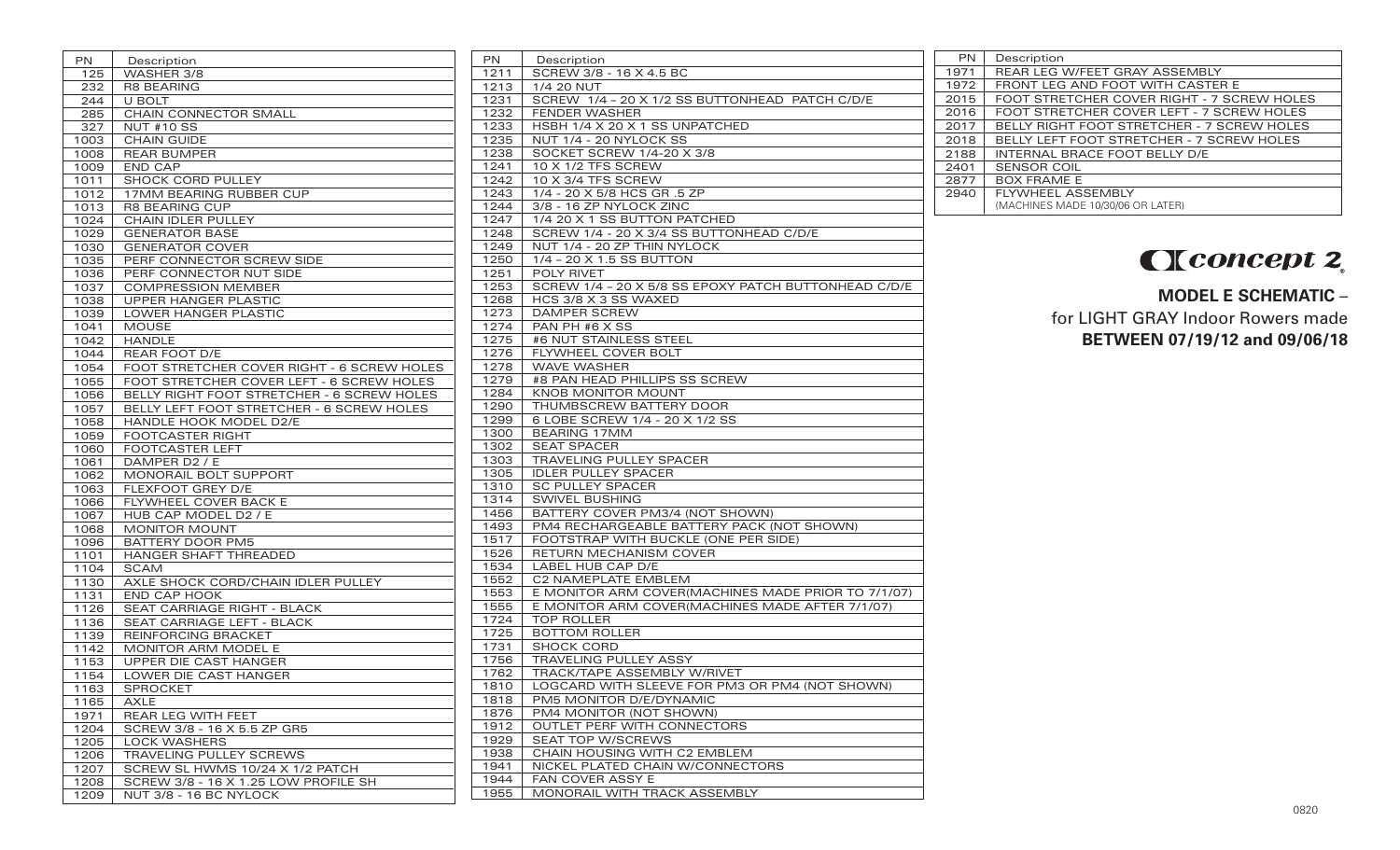